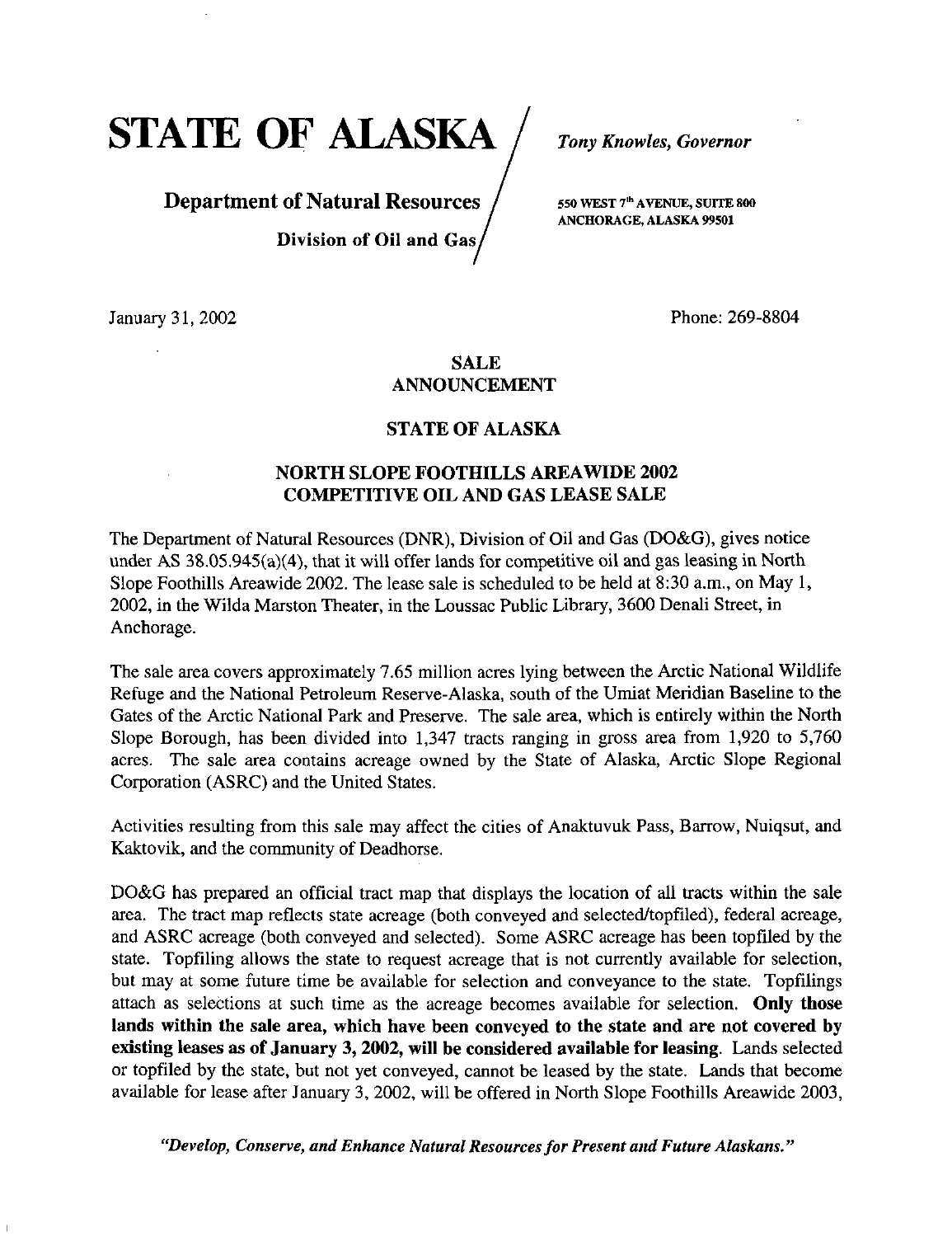# scheduled for May 2003. Bidders are cautioned to verify state title to acreage within these townships/tracts prior to bidding.

The exact amount of the net leaseable acreage in any tract will not be determined unless a bid for that tract is received. At that time DO&G will complete a comprehensive evaluation of the lands within the tracts that received bids. Acreage not owned by the state, already subject to an oil and gas lease, or clouded by title claims will be excluded from the lease.

## State/ASRC Lands

There are no lands jointly owned by the State of Alaska and ASRC within this sale area.

## Tract Deletions

Tracts 1341 through 1347,1343X, 1356 through 1382, 1357X and 1358X have been removed from the North Slope Foothills sale area. The state has not received title to this acreage and does not anticipate doing so in the future. The sale area boundary had been adjusted accordingly.

The state reserves the right to delete any acreage or tract from the sale at any time before the issuance of a lease.

## Best Interest Finding and ACMP Consistency Determination

North Slope Foothills Areawide 2002 is an exempt sale held under Alaska Statute(s)  $38.05.180(d)(1)$ , and  $38.05.035(e)(6)(F)$ . Under these provisions the commissioner may annually offer oil and gas leases of acreage that have been subject to a best interest finding issued within the previous 10 years, unless the commissioner determines that new information has become available that justifies a supplement to the finding.

In support of this lease sale, the director of DO&G prepared and disseminated a written final finding and decision under AS  $38.05.035(e)$  and  $(g)$ , which sets forth the facts, policies, and applicable laws upon which he has based his determination that leasing in the Foothills area will best serve the interests of the state. This finding was issued on February 7, 2001. In addition, a final coastal zone consistency determination was made that a Foothills lease sale is consistent with the North Slope Borough and Alaska Coastal Management Programs (ACMP) under AS 46.40.

On September 18, 2001, DO&G issued a Call for New Information North Slope Foothills Areawide 2002. Though no significant new information was received, DO&G is issuing a supplement to the finding that clarifies two of the mitigation measures.

# Appeal Procedures

A person affected by this decision who provided timely written comment on this decision may request reconsideration, in accordance with 11 AAC 02. Any reconsideration request must be received by February 19, 2002, and may be mailed or delivered to Pat Pourchot, Commissioner, Department of Natural Resources, 550 W. 7th Avenue, Suite 1400, Anchorage, Alaska 99501; faxed to 1-907-269-8918, or sent by electronic mail to [dnr\\_appeals@dnr.state.ak.us.](mailto:dnr_appeals@dnr.state.ak.us) If reconsideration is not requested by that date or if the commissioner does not order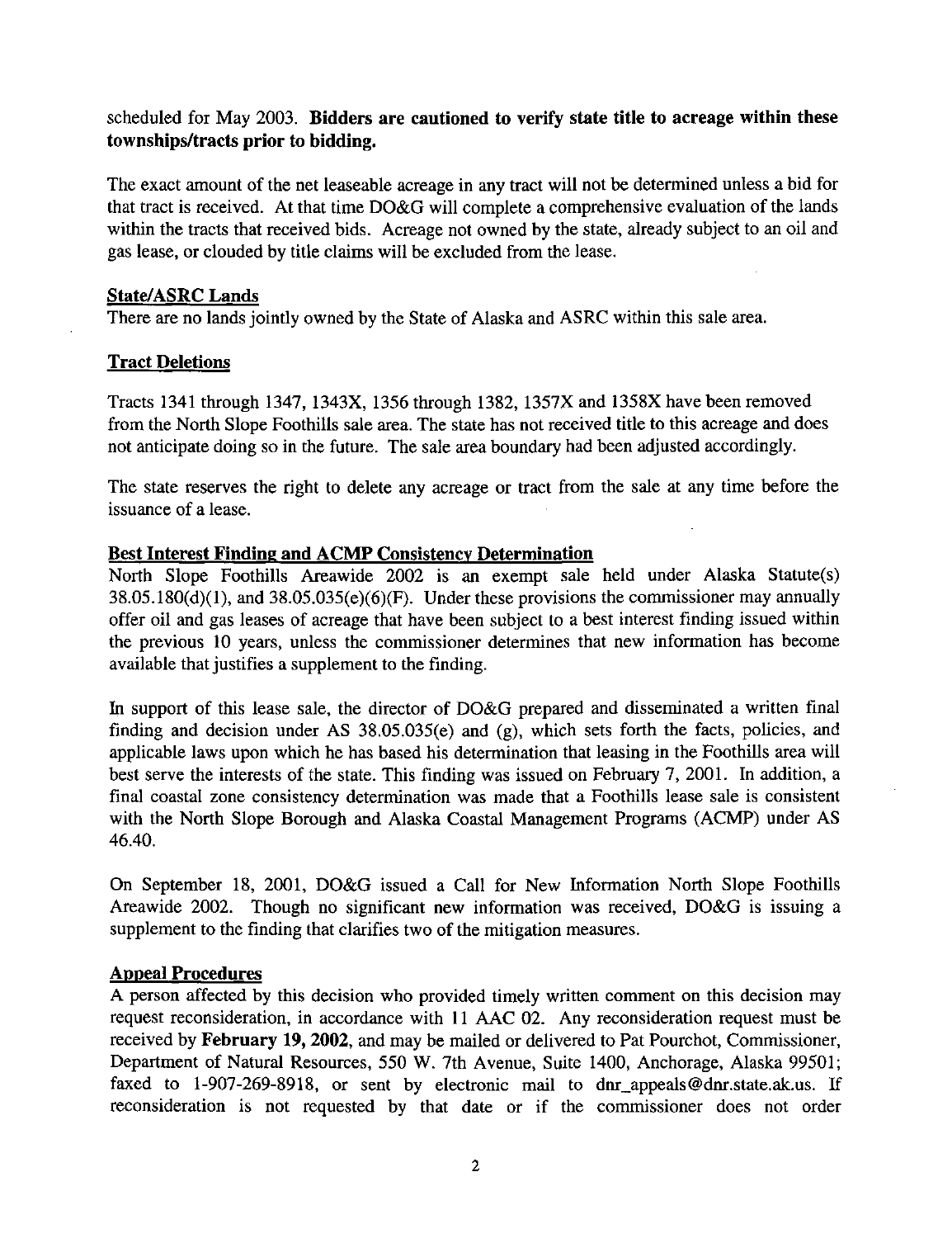reconsideration on his own motion, this decision goes into effect as a final order and decision on March 1, 2002. Failure of the commissioner to act on a request for reconsideration within 30 days after issuance of this decision is a denial of reconsideration and is a final administrative order and decision for purposes of an appeal to Superior Court. The decision may then be appealed to Superior Court within a further 30 days in accordance with the rules of the court, and to the extent permitted by applicable law. An eligible person must first request reconsideration of this decision in accordance with 11 AAC 02 before appealing this decision to Superior Court. A copy of 11 AAC 02 may be obtained from any regional information office of the Department of Natural Resources.

#### Mitigation Measures

AS 38.05.035(e) and the departmental delegation of authority give the director, DO&G, the authority to impose conditions or limitations, in addition to those imposed by law, to ensure that the disposal best serves the interests of the state. To meet this requirement, the director has adopted environmental and social mitigation measures that will be enforced throughout the duration of the lease. These mitigation measures are necessary to protect biological, cultural and archeological resources, and to mitigate social impacts of lease related activities. Enforcement will be imposed through approval of plans of operations, exploration and development and other permits. DO&G will review these plans for consistency with the ACMP under 6 AAC 50. The lessee must obtain all the necessary permits and approvals otherwise required by law or regulation for the proposed activity. Additional restrictions may be imposed through the permitting process and the ACMP review process.

#### Sale Terms

#### Bidding Method:

The bidding method for all tracts in North Slope Foothills Areawide 2002 will be cash bonus bidding with a minimum bid of five dollars (\$5) per acre.

#### Royalty Rate:

All leases will have a fixed royalty rate of twelve and one half percent  $(12.5\%)$ .

#### Length of Lease:

All leases will have an initial primary term of ten (10) years.

#### Lease Form

Leases will be executed on new lease Form No. DO&G 200004 (COMPETITIVE OIL AND GAS LEASE).

#### Rental

Annual rental will be \$1.00 per acre for the first year, \$1,50 per acre for the second year, \$2.00 per acre for the third year, \$2.50 per acre for the fourth year, and \$3.00 per acre for the fifth and following years.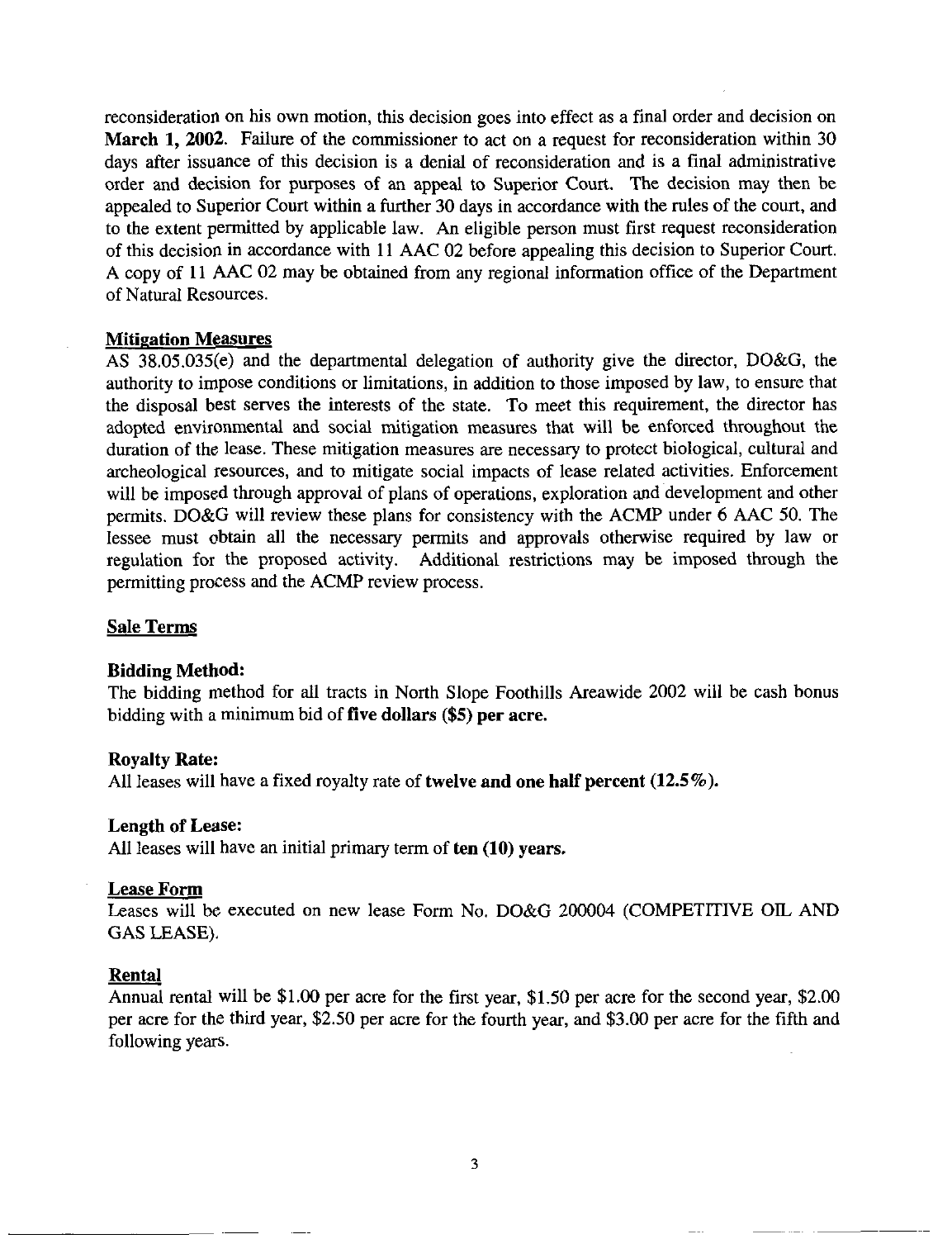## Bonding

Before beginning lease operations, an oil and gas lease bond of a minimum of \$10,000 per operation is required under 11 AAC 83.160. In the altemative, a statewide oil and gas lease bond of a minimum of \$500,000 for operations conducted on more than one lease may be filed. These bonding provisions do not affect the commissioner's authority to require additional unusual-risk bonds as may be necessary. In addition, the Alaska Oil and Gas Conservation Commission (AOGCC) requires a bond of at least \$100,000 for a single well or a bond of at least \$200,000 to cover wells statewide before drilling operations will be permitted by AOGCC.

## Bidding Procedures

North Slope Foothills Areawide 2002 is scheduled to be held beginning at 8:30 a.m., on May 1, 2002, in the Wilda Marston Theater, in the Loussac Public Library, 3600 Denali Street, in Anchorage.

Bids must be delivered to the Director, DO&G, 550 W.  $7<sup>th</sup>$  Ave., in the Atwood Building, Suite 806, Anchorage, Alaska 99501. BIDS WILL BE RECEIVED ONLY FROM 9:00 a.m. to 4:00 p.m. CAlaska Standard Time) on April 29. 2002. Bids arriving prior to that date will be held by DO&G until 9:00 a.m. on April 29, 2002 and will be officially received at that time. The division must receive all bids no later than 4:00 p.m., on April 29, 2002. Information regarding the bids will be held confidential until the day of the sale.

The envelope for each bid for tracts in North Slope Foothills Areawide 2002 should be marked:

"State of Alaska, North Slope Foothills Areawide Competitive Lease Sale 2002; not to be opened until 8:30 a.m., May 1, 2002; Tract # ."

No other statements, information or identification should appear on the outside of the envelope.

## BIDS RECEIVED AFTER 4:00 p.m. April 29, 2002 WILL BE REJECTED.

Bids will be processed on May 1, 2002 in the following manner:

- 1. 8:30 a.m. 9:30 a.m., Unadjudicated bids will be opened and read in public in the Wilda Marston Theater, in the Loussac Public Library, 3600 Denali Street, in Anchorage, Alaska.
- 2. 9:30 a.m. 3:30 p.m.. Bids will be adjudicated in the Division of Oil and Gas offices.
- 3. Preliminary Sale Results, including a list of the apparent high bidders, will be posted on the division's website once adjudication has been completed (posting may not occur until May 2, 2002).

In order to bid at the sale, bidders must pre-qualify no later than 4:00 p.m., April 29, 2002. Potential bidders should consult the Instructions to Bidders or DO&G for pre-qualification requirements and procedures.